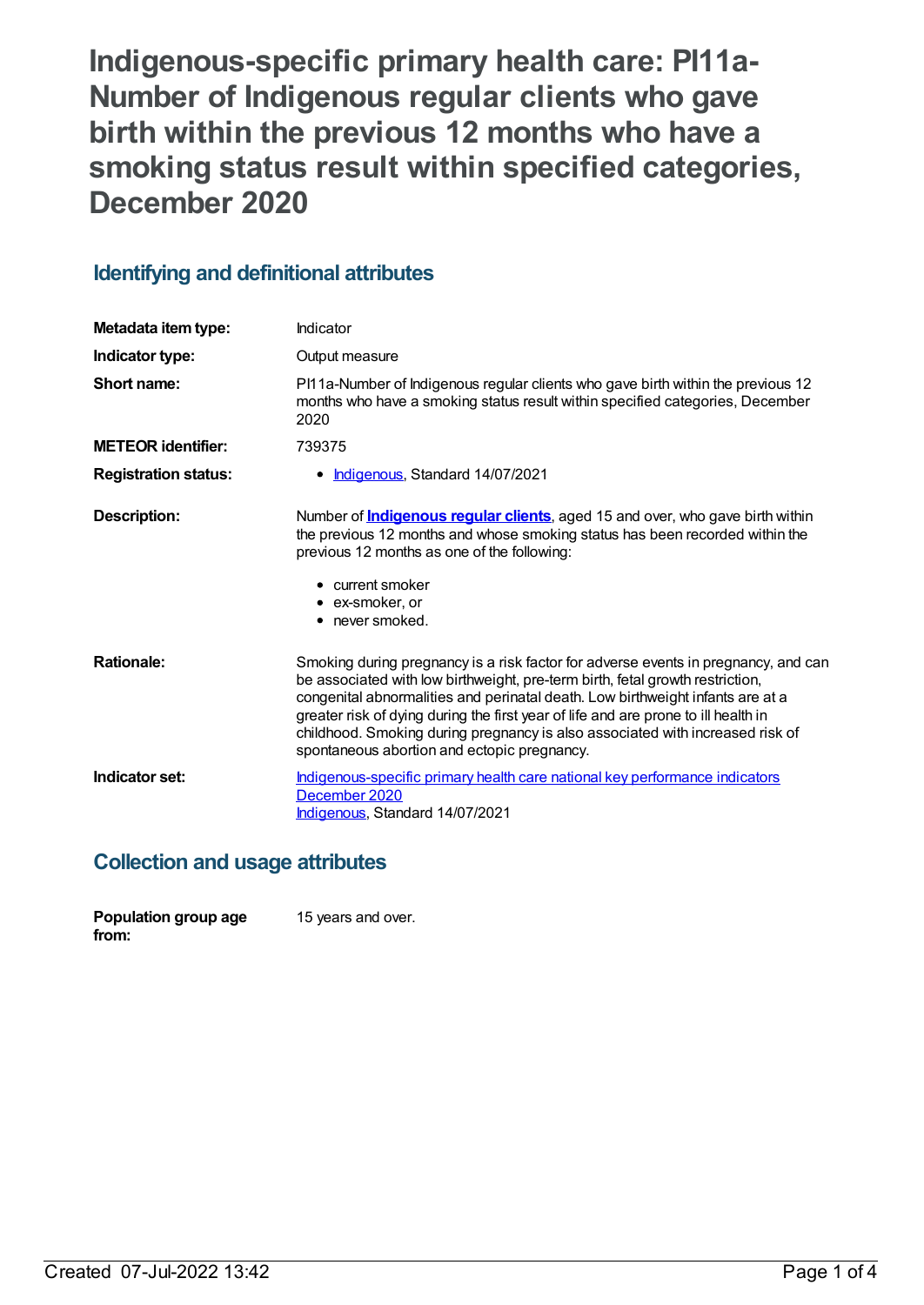| <b>Computation description:</b> | Count of <b>Indigenous regular clients</b> , aged 15 and over, who gave birth within the<br>previous 12 months and whose smoking status has been recorded within the<br>previous 12 months as one of the following:                                                                          |
|---------------------------------|----------------------------------------------------------------------------------------------------------------------------------------------------------------------------------------------------------------------------------------------------------------------------------------------|
|                                 | • current smoker<br>• ex-smoker, or<br>• never smoked.                                                                                                                                                                                                                                       |
|                                 | Presented as a number.                                                                                                                                                                                                                                                                       |
|                                 | 'Birth' includes live births and still births if the birthweight was at least 400 grams or<br>the gestational age was 20 weeks or more.                                                                                                                                                      |
|                                 | Operationalisation of smoking status:                                                                                                                                                                                                                                                        |
|                                 | Where an Indigenous regular client's tobacco smoking status does not have an<br>assessment date assigned within the Clinical Information System (CIS), smoking<br>status as recorded in the CIS should be treated as current (i.e. as having been<br>updated within the previous 12 months). |
| <b>Computation:</b>             | Numerator only.                                                                                                                                                                                                                                                                              |
| Numerator:                      | Calculation A: Number of Indigenous regular clients, aged 15 and over, who gave<br>birth within the previous 12 months and whose smoking status has been recorded<br>as 'current smoker' within the previous 12 months.                                                                      |
|                                 | Calculation B: Number of Indigenous regular clients, aged 15 and over, who gave<br>birth within the previous 12 months and whose smoking status has been recorded<br>as 'ex-smoker' within the previous 12 months.                                                                           |
|                                 | Calculation C: Number of Indigenous regular clients, aged 15 and over, who gave<br>birth within the previous 12 months and whose smoking status has been recorded<br>as 'never smoked' within the previous 12 months.                                                                        |
| <b>Numerator data elements:</b> | <b>Data Element / Data Set-</b>                                                                                                                                                                                                                                                              |
|                                 | Person-tobacco smoking status, code N                                                                                                                                                                                                                                                        |
|                                 | Data Source                                                                                                                                                                                                                                                                                  |
|                                 | Indigenous-specific primary health care national Key Performance Indicators<br>(nKPI) data collection                                                                                                                                                                                        |
|                                 | NMDS / DSS                                                                                                                                                                                                                                                                                   |
|                                 | Indigenous-specific primary health care NBEDS December 2020                                                                                                                                                                                                                                  |
|                                 | Guide for use                                                                                                                                                                                                                                                                                |
|                                 | 'Daily smoker', 'weekly smoker' and 'irregular smoker' are aggregated into<br>'current smoker'.                                                                                                                                                                                              |
|                                 | Data Element / Data Set-                                                                                                                                                                                                                                                                     |
|                                 | Person-age, total years N[NN]                                                                                                                                                                                                                                                                |
|                                 | Data Source                                                                                                                                                                                                                                                                                  |
|                                 | Indigenous-specific primary health care national Key Performance Indicators<br>(nKPI) data collection                                                                                                                                                                                        |
|                                 | NMDS / DSS                                                                                                                                                                                                                                                                                   |
|                                 | Indigenous-specific primary health care NBEDS December 2020                                                                                                                                                                                                                                  |
|                                 | Guide for use                                                                                                                                                                                                                                                                                |
|                                 | Aged 15 and over only.                                                                                                                                                                                                                                                                       |
|                                 | Data Element / Data Set-                                                                                                                                                                                                                                                                     |
|                                 | Person-Indigenous status, code N                                                                                                                                                                                                                                                             |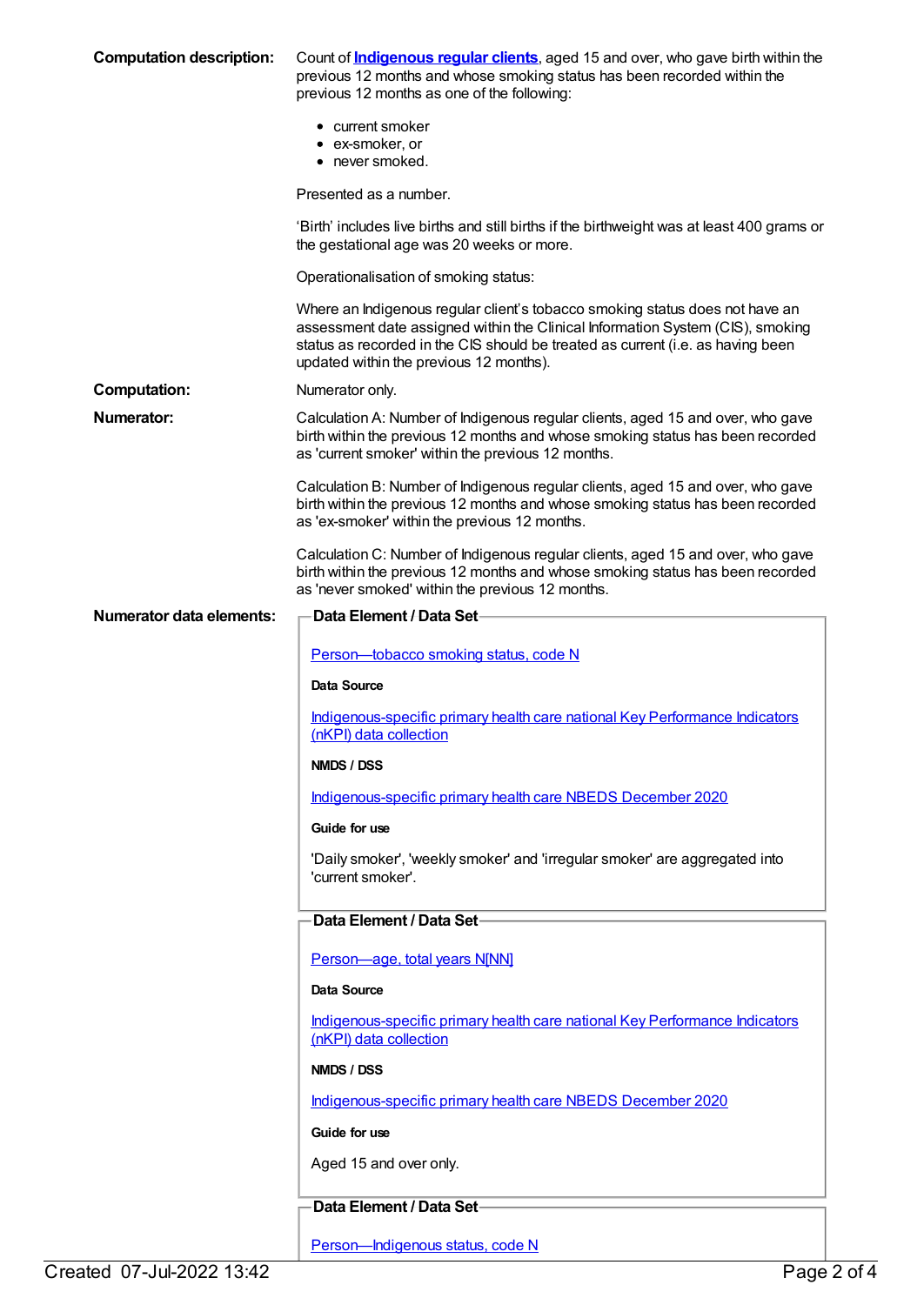#### **Data Source**

[Indigenous-specific](https://meteor.aihw.gov.au/content/737914) primary health care national Key Performance Indicators (nKPI) data collection

**NMDS / DSS**

[Indigenous-specific](https://meteor.aihw.gov.au/content/738532) primary health care NBEDS December 2020

**Guide for use**

Indigenous only.

### **Data Element / Data Set**

[Person—regular](https://meteor.aihw.gov.au/content/686291) client indicator, yes/no code N

### **Data Source**

[Indigenous-specific](https://meteor.aihw.gov.au/content/737914) primary health care national Key Performance Indicators (nKPI) data collection

#### **NMDS / DSS**

[Indigenous-specific](https://meteor.aihw.gov.au/content/738532) primary health care NBEDS December 2020

#### **Guide for use**

Regular clients only.

### **Data Element / Data Set**

Product of [birth—birth](https://meteor.aihw.gov.au/content/732895) status, code N

#### **Data Source**

[Indigenous-specific](https://meteor.aihw.gov.au/content/737914) primary health care national Key Performance Indicators (nKPI) data collection

### **NMDS / DSS**

[Indigenous-specific](https://meteor.aihw.gov.au/content/738532) primary health care NBEDS December 2020

| Disaggregation:                         | Mother's age group:<br>a) 15-19 years<br>b) $20-24$ years<br>c) 25-34 years<br>d) 35 years and over.  |
|-----------------------------------------|-------------------------------------------------------------------------------------------------------|
| <b>Disaggregation data</b><br>elements: | Data Element / Data Set-                                                                              |
|                                         | Person-age, total years N[NN]                                                                         |
|                                         | Data Source                                                                                           |
|                                         | Indigenous-specific primary health care national Key Performance Indicators<br>(nKPI) data collection |
|                                         | NMDS / DSS                                                                                            |
|                                         | Indigenous-specific primary health care NBEDS December 2020                                           |
| Commonte:                               | Consus data for reporting is 31 December 2020                                                         |

**Comments:** Census date for reporting is 31 December 2020.

## **Representational attributes**